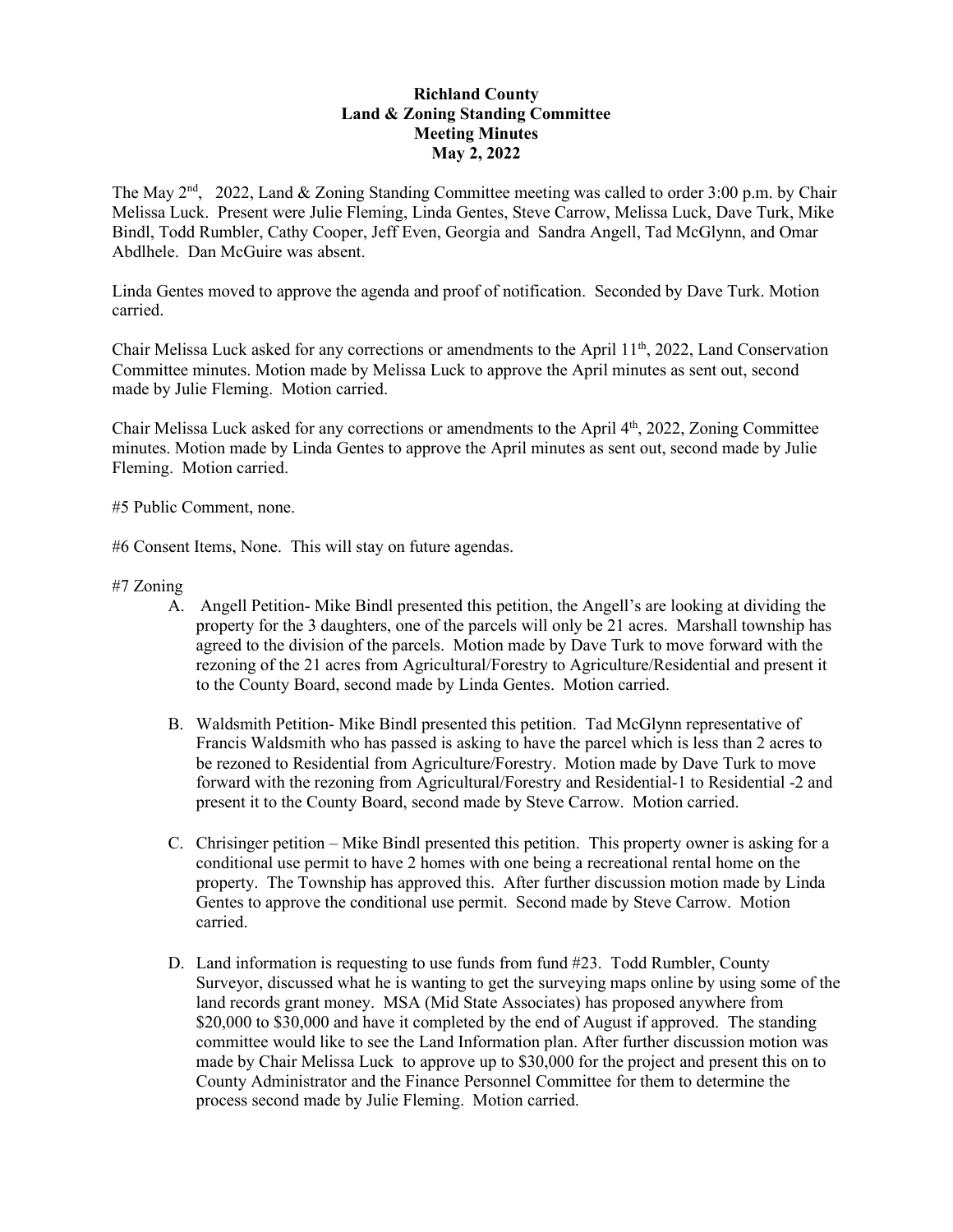Administrative Report

## #8. Quarterly Budget reports

- A. Fund 10.5183 Zoning -salary line changes some of the salaries come from fund 23.
- B. Fund 10.5189 Failing Septic Systems unsure. Not tax levy, this is a revolving money in money out account.
- C. Fund 23 Records grant-100,000- fund 48
- D. Fund 48 Land Records expenditures usually get \$23,000 to \$25,000 from register of deeds \$8.00 per document this is a non-lapsing account.
- E. Fund 10.5172 Survey-Salary has contract for 2 hours per month plus extra work.
- F. Fund 10.5741 Land Conservation. Salary general. Grant money from DATCP, DNR, Permit fees FPP self-compliance. Lake protection and monitoring grant.
- G. Fund 72 Planner/Technician salaries for Planner and Technician are mostly grant money.

#9. Land Conservation responsibilities, Cathy had handouts for committee to explain what this department does. Complete discussion as to what the land conservation department does followed.

#10. Zoning responsibilities -Land Use permits, Sanitation permits, GIS mapping, Ordinances, floodplain, County addressing, Non-Metallic, Land Information and Board of Adjustment.

#11. Mill Creek Fund 64 is maintenance of the 8 dams done in the late 50's we get \$2,000.00 a year from the levy. Fund 75 – upstream dams we are working on this.

#12. Mill Creek Dam Inspection – DNR required inspections. RFP to contract an engineer to work with a variety of counties to complete he DNR required inspections over the next 5 years.

#13. Land and Water Resource Plan update –Cathy is in the process of updating the plan. A copy of the 2012 plan will be in the iPad folder.

#14. Southern Area Association of Land Conservation Committees, Melissa is the current representative and would like to continue being the representative. Chair Luck move ahead to item #20 at this point.

#20. Election of Representative to Southern Area Association of Land Conservation Committees. Julie Fleming nominated Melissa Luck, second made by Steve Carrow. Motion carried. Back to following the agenda.

#### Personnel

#15.Conservation Technician Position update – working with County Administrator Clinton Langreck. #16.GIS/Sanitation Position – Lynn is retiring in September; this is on Clinton's radar.

Both of these positions will remain on the agenda.

#### Closing

#17. Election of Vice-Chair of Land & Zoning Standing Committee. Julie Fleming nominated Linda Gentes second made by Melissa Luck. Chair Luck asked for any other nominations, hearing none the motion was carried.

#18.Election of Secretary of Land & Zoning Standing Committee. Julie Fleming nominated Dave Turk, second made by Melissa Luck. Chair Luck asked for any other nominations, hearing none the motion was carried.